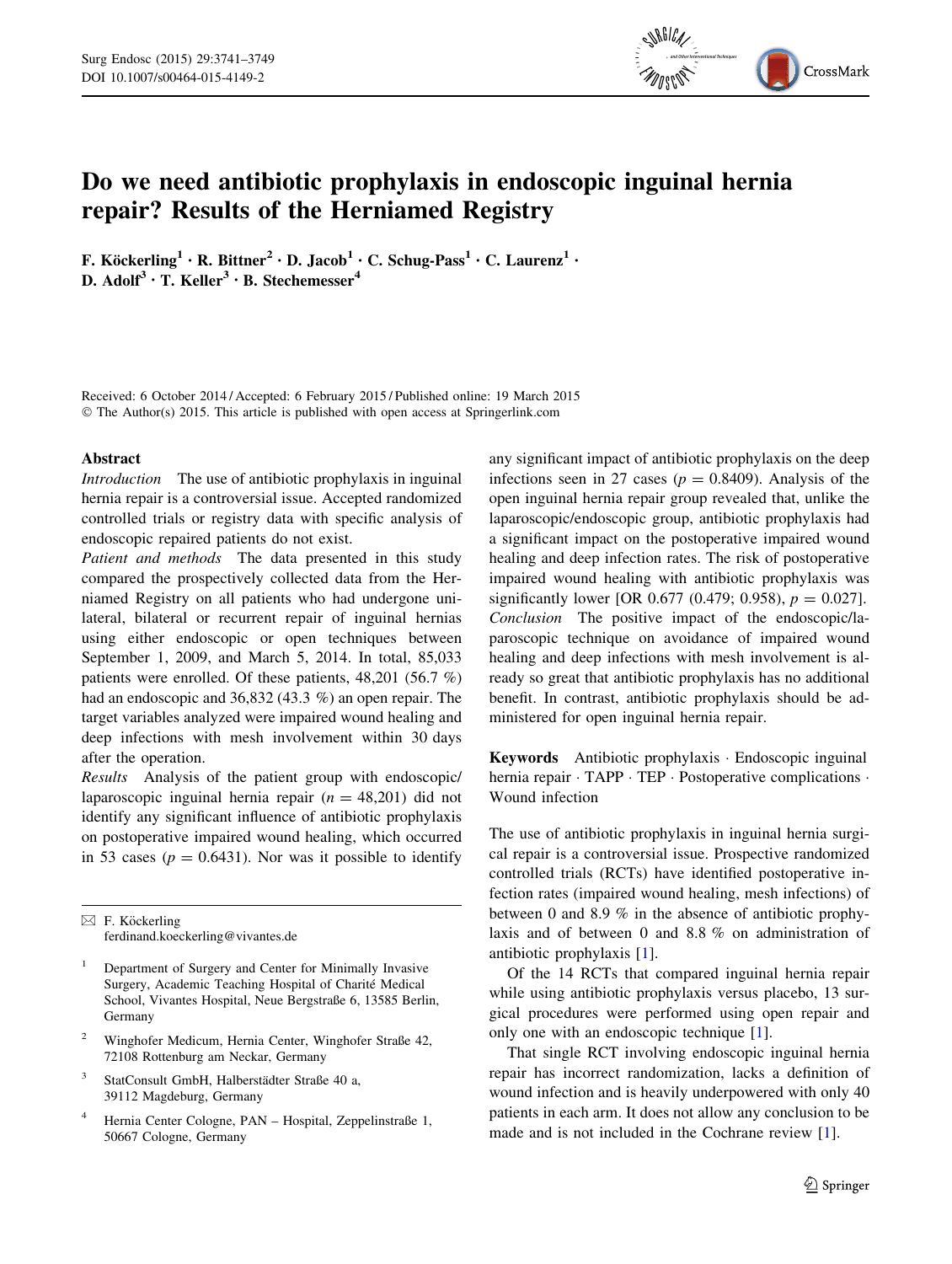In a large case series with 8050 TAPP operations carried out for 6479 patients who had received antibiotic prophylaxis, the wound infection rate was 0 % and the mesh infection rate 0.1 % [\[2](#page-7-0)].

In a large case series with 5203 TEP operations involving 3868 patients who had received antibiotic prophylaxis, the wound infection rate was 0.08 % and the mesh infection rate 0.02 % [[3\]](#page-8-0).

The Swedish National Inguinal Hernia Registry recorded wound infection and mesh infection rates between 1992 and 2006. The incidence was 1.4 % in 28,220 patients registered as having received antibiotic prophylaxis. The infection rate was also 1.4 % in the non-prophylactic group, consisting of 104,354 patients. There was no specific analysis of the laparoscopic patients representing approximately 8 % of patients [\[1](#page-7-0)].

We now analyze below data from the Herniamed Registry to explore the influence that the use of an endoscopic technique for repair of inguinal hernia had on the rate of impaired wound healing and on deep infections with mesh involvement compared with open surgery. We will then also endeavor to elucidate whether administration of antibiotic prophylaxis further reduced the impaired wound healing and mesh infection rates.

## Patients and methods

The Herniamed quality assurance study is a multicenter, internet-based hernia registry into which 383 participating hospitals and surgeons in private practice in Germany, Austria and Switzerland (status: March 5, 2014) had entered data prospectively on their patients who had undergone hernia surgery [[5\]](#page-8-0).

The analysis now presented here compared the prospectively collected data on all patients who had undergone unilateral, bilateral or recurrent repair of inguinal hernia using either endoscopic or open techniques between September 1, 2009, and March 5, 2014. Inclusion criteria were minimum age of 16 years, primary or recurrent inguinal hernia and elective or emergency unilateral or bilateral inguinal hernia repair. In total, 85,033 patients were enrolled. Of these patients, 48,201 (56.7 %) had an endoscopic and 36,832 (43.3 %) an open repair. The data on these endoscopic inguinal hernia operations recorded in the Herniamed Registry originated from 315 out of 383 participating institutions.

The target variables analyzed were impaired wound healing and deep infections with mesh involvement within 30 days after the operation. The potential influence variables include, apart from the surgical technique and antibiotic prophylaxis, the patient's age (years), sex (m/f), ASA status (I–IV), primary operation versus recurrent repair, hernia defect size (EHS Grade I–III) and general risk factors (nicotine, COPD, diabetes, cortisone, immunosuppression, etc.).

All analyses were performed with the software SAS 9.2 (SAS Institute Inc., Cary, NY, USA) and intentionally calculated to a full significance level of 5 %, i.e., they were not corrected in respect of multiple tests, and each  $p$  value  $\leq$ 0.05 represents a significant result.

Since these data refer to unilateral as well as to bilateral operations, some of the variables used for analysis are given for both operated sides, but their values may differ. To ensure the independence of the sample elements used for analysis, the variables were aggregated as follows: In the case of a hernia defect size, the larger of the two defects was chosen and a postoperative infectious complication was considered to be present if at least one of the two sides experienced such a complication.

For unadjusted analyses of antibiotic influence on categorical outcome parameters, Fisher's exact test was used. In case of more than two categories, exact analyses were not possible. Here, the asymptotic Chi-square test was used. Unadjusted analyses of continuous normal distributed outcome variables were realized using the robust  $t$  test (Satterthwaite).

Mainly, influences of antibiotic treatment and further confounding effects of patient characteristics were simultaneously reviewed in multivariable analyses. Potentially influencing factors were as follows: operating method (endoscopic/conventional), age (years), sex (male/female), ASA score (I–IV), defect size (EHS I–III), risk factors (nicotine, COPD, diabetes mellitus, aorta aneurysm, immunosuppression, cortisone, impaired coagulation, ASS/ Plavix, Marcumar) and primary operation (yes/no). Risk factors were dichotomized, i.e., 'yes' if at least one risk factor is positive and 'no' otherwise.

Estimates for odds ratio (OR) and the corresponding 95 % confidence interval were given. For age [years], the 10-year OR estimate was given.

Since the properties of endoscopic and conventional techniques are presumably different, further analyses are made in these subgroups.

#### Results

Between September 1, 2009, and March 5, 2014,  $n = 85,033$ inguinal hernia operations were recorded in the Herniamed Registry in accordance with the inclusion criteria. Antibiotic prophylaxis was administered in  $n = 60,831$  cases (71.54 %) and was not in 24,202 cases (28.46 %). Of the 60,831 cases that had received antibiotic prophylaxis,  $n = 59,177$  (97.27 %) received single-shot antibiotic prophylaxis,  $n = 253 (0.42 \%)$  for 1 day,  $n = 607 (0.99 \%)$  for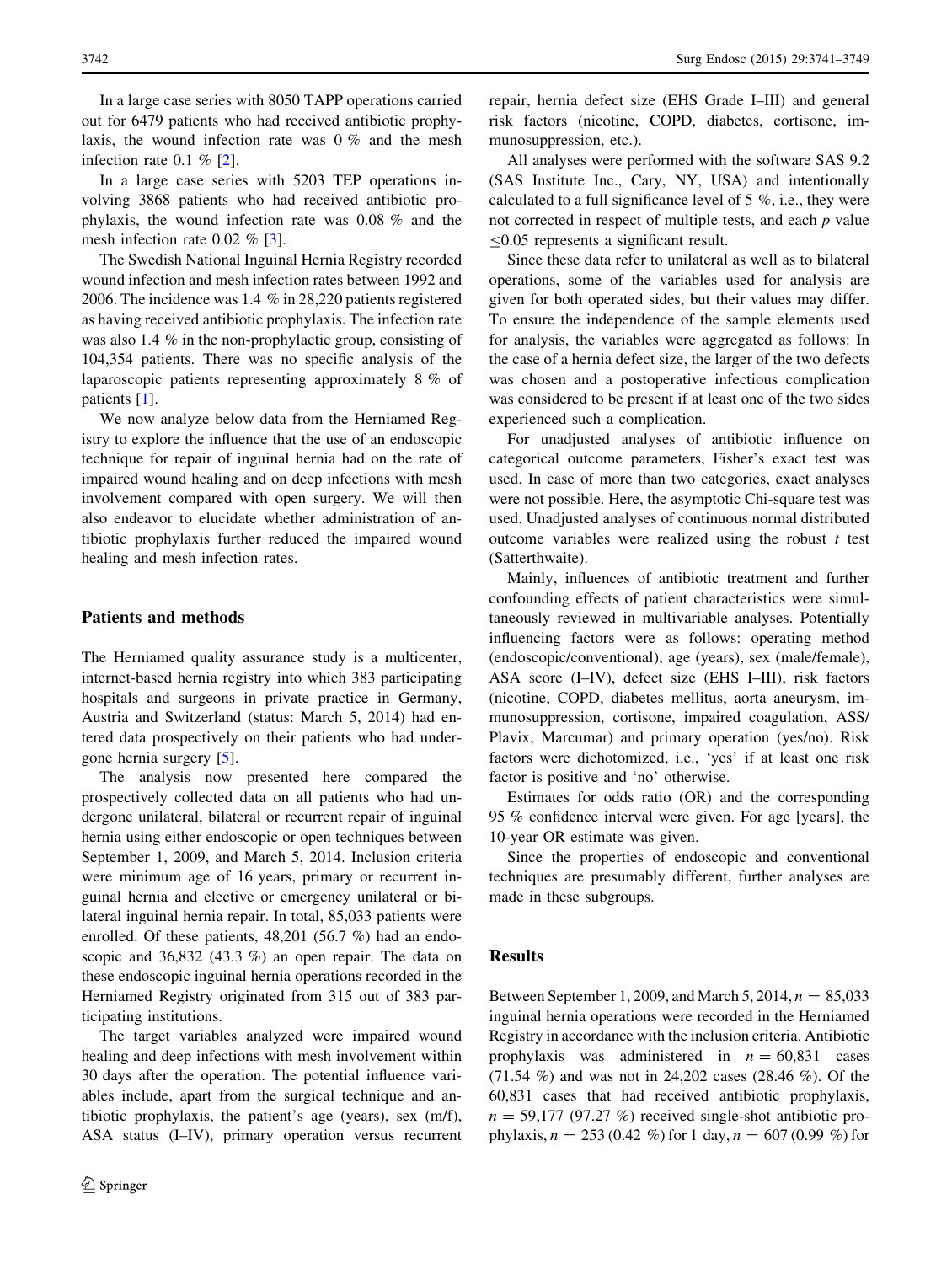2–3 days, and  $n = 794$  (1.31 %) received antibiotic treatment for more than 3 days. No details of the antibiotic used were recorded in the registry study. Based on the recommendations of the German Paul-Ehrlich Society, in general ampicillin with a beta-lactamase inhibitor or a group 1 or 2 cephalosporin was administered [[6\]](#page-8-0). As regards the surgical techniques employed for the analyzed patients, in the endoscopic group this was TAPP in  $n = 29,775$  of cases (35 %) and TEP in  $n = 18,426$  of cases (21.7 %), which thus accounted for 56.7 % of endoscopic procedures. In the open inguinal hernia repair group, Lichtenstein operation was performed in  $n = 23,820$  of cases (28.0 %), Shouldice operation in  $n = 3057$  (3.6 %), plug and patch technique in  $n = 3623$  (4.3 %), Gilbert technique in  $n = 2554$  (3.0 %) and TIPP technique in  $n = 1675 (2.0 %)$ . Other techniques were used for  $n = 2103 (2.4 %)$ .

#### Unadjusted analyses

Analysis of the unadjusted correlation between antibiotic prophylaxis and the patient characteristics' and operating technique variables demonstrated that there were highly significant differences across all variables between the patients who had and had not received antibiotic prophylaxis (in each case  $p < 0.001$ ). For example, more laparoscopic/endoscopic operations were conducted while using antibiotic prophylaxis. Besides, the proportion of patients with risk factors and recurrences who had received antibiotic prophylaxis was significantly higher. The same was true for male gender and ASA classification. For low ASA status, antibiotic prophylaxis was rarely administered, with that applying also for smaller hernia defect sizes. Finally, patients who received antibiotic prophylaxis were on average just below 3 years older (Table [1\)](#page-3-0).

Unadjusted analysis of the outcome variables revealed that in the patient group that had received antibiotic prophylaxis, significantly fewer cases of impaired wound healing occurred compared with the patient group that had not received antibiotic prophylaxis (0.20 vs 0.30 %;  $p = 0$ ) 0.009). Likewise, on using antibiotic prophylaxis, there were significantly fewer cases of deep infections with mesh involvement (0.12 vs 0.20 %;  $p = 0.006$ ) (Table [2\)](#page-3-0).

#### Multivariable analysis of the total patient collective

The postoperative impaired wound healing rates were significantly influenced by antibiotic prophylaxis, surgical technique, sex, ASA classification and primary operations/ recurrent repairs. Here antibiotic prophylaxis had a preventive effect on impaired wound healing [OR 0.706  $(0.525; 0.949), p = 0.021$ , as did conduct of laparoscopic/ endoscopic operation [OR 0.318 (0.230; 0.439),  $p <$ 0.001]. Likewise, there were significantly fewer cases of postoperative impaired wound healing among men [OR 0.531 (0.369; 0.764),  $p < 0.001$  as well as for primary hernias [OR 0.601 (0.412; 0.876),  $p = 0.008$ ]. The negative influence of the ASA status was imputed especially to the increased impaired wound healing rates observed for ASA IV status [IV vs I: OR 4.226 (1.579; 11.311)  $p =$ 0.001] (Table [3\)](#page-4-0).

Postoperative deep infection with mesh involvement was affected by antibiotic prophylaxis, surgical technique and ASA classification. An OR of 0.593 (0.408; 0.862),  $p = 0.006$ , was calculated for antibiotic prophylaxis. The risk of postoperative deep infection was significantly lower for the laparoscopic/endoscopic surgical technique [OR 0.259 (0.167; 0.402),  $p < 0.001$ . Deep infections also occurred significantly more often among ASA IV patients [IV vs I: OR 5.[4](#page-4-0)25 (1.732; 16.992),  $p = 0.008$ ] (Table 4).

In summary, it can be concluded that impaired wound healing and deep infections occurred significantly less often after endoscopic/laparoscopic inguinal hernia surgery compared with open repair. In the total patient collective comprising  $n = 48,201$  endoscopic/laparoscopic and  $n =$ 36,832 open inguinal hernia operations, antibiotic prophylaxis significantly reduced impaired wound healing and deep infection rates.

# Multivariable analysis of laparoscopic/endoscopic inguinal hernia operations

Analysis of the patient group with endoscopic/laparoscopic inguinal hernia repair ( $n = 48,201$ ) did not identify any significant influence exerted by the different variables on postoperative impaired wound healing, which occurred in 53 cases ( $p = 0.6431$ ). Nor was it possible to identify any significant impact of the variables on the deep infections seen in 27 cases ( $p = 0.8409$ ) (Table [5](#page-4-0)).

# Multivariable analysis of open inguinal hernia operations

Analysis of the open inguinal hernia repair group revealed that, unlike the laparoscopic/endoscopic group, antibiotic prophylaxis had a significant impact on the postoperative impaired wound healing and deep infection rates. The risk of postoperative impaired wound healing with antibiotic prophylaxis was significantly lower [OR 0.677 (0.479; 0.958),  $p = 0.027$  (Table [6\)](#page-5-0). Given a total rate of 0.39 %, this would correspond to 31 cases of impaired wound healing for every 10,000 open repair operations performed under antibiotic prophylaxis and to 46 such complications for every 10,000 open repairs carried out without antibiotic prophylaxis. Likewise, the postoperative deep infection rate was found to be significantly reduced with antibiotic prophylaxis [OR 0.522 (0.341; 0.798),  $p = 0.003$ ]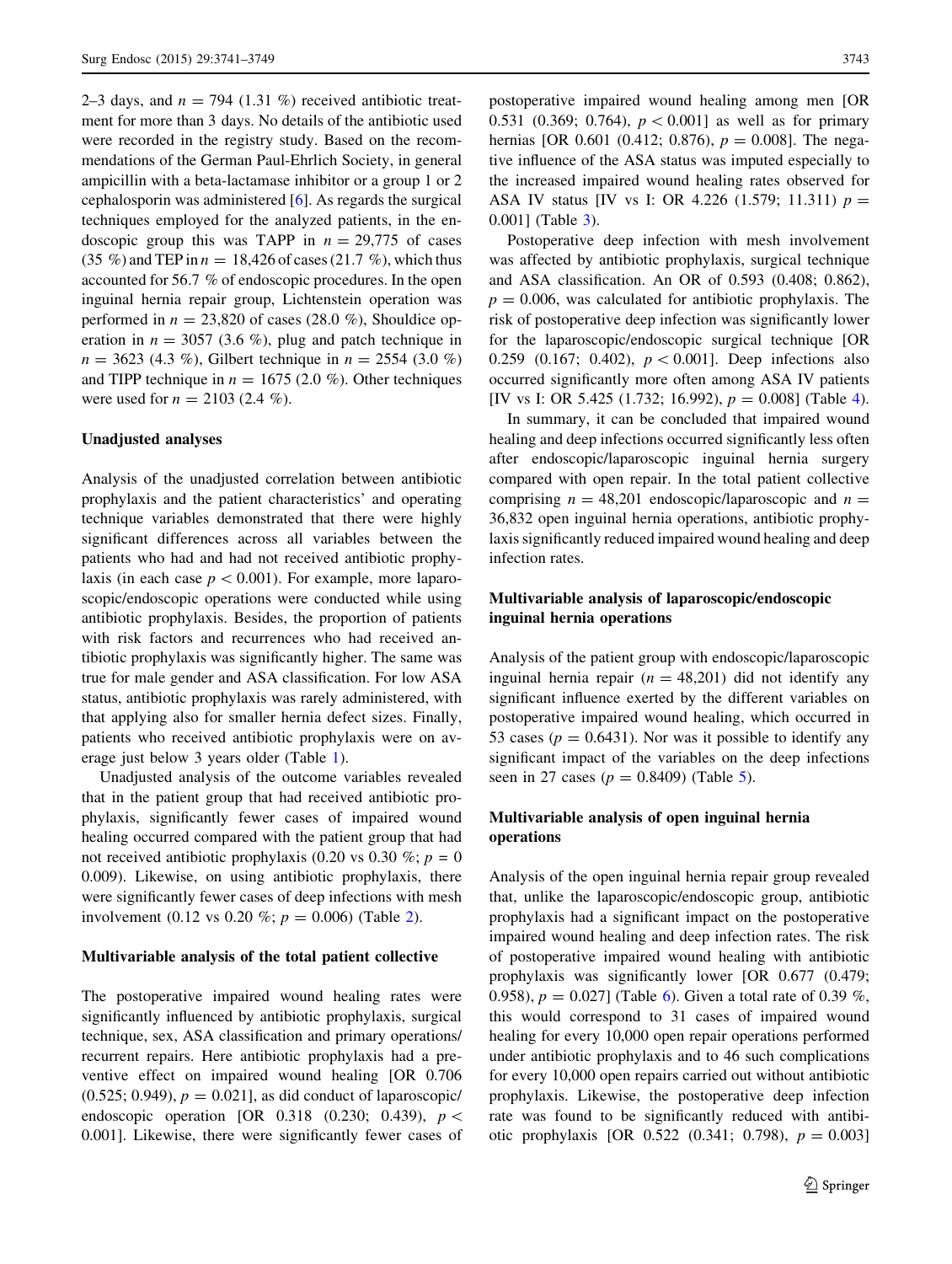<span id="page-3-0"></span>Table 1 Demographic and surgery-related parameters

|                            | Antibiotic prophylaxis | No antibiotic prophylaxis | $p$ value |
|----------------------------|------------------------|---------------------------|-----------|
| Demographic parameters     |                        |                           |           |
| Age                        |                        |                           |           |
| Years $\pm$ SD             | $58.3 \pm 16.3$        | $55.6 \pm 16.8$           | < 0.001   |
| Sex                        |                        |                           |           |
| Male                       | 53,703 (88.28 %)       | 21,141 (87.35 %)          |           |
| Female                     | 7128 (11.72 %)         | 3061 (12.65 %)            | < 0.001   |
| ASA score                  |                        |                           |           |
| I                          | 19,188 (31.54 %)       | $9,276$ (38.33 %)         |           |
| H                          | 31,028 $(51.01\%$      | 12,111 $(50.04\%)$        |           |
| $\mathbf{III}$             | 10,300 (16.93 $%$ )    | 2740 (11.32 %)            |           |
| IV                         | 315 (0.52 %)           | 75 (0.31 $%$ )            | < 0.001   |
| Surgery-related parameters |                        |                           |           |
| Operation technique        |                        |                           |           |
| Laparoscopic               | 35,567 (58.47 %)       | 12,634 (52.20 %)          |           |
| Open                       | 25,264 (41.53 %)       | 11,568 (47.80 %)          | < 0.001   |
| Risk factors               |                        |                           |           |
| Yes                        | 19,183 (31.53 %)       | 6373 (26.33 %)            |           |
| N <sub>o</sub>             | 41,648 (68.47 %)       | 17,829 (73.67 %)          | < 0.001   |
| Defect size                |                        |                           |           |
| $I$ (<1.5 cm)              | 9772 (16.06 %)         | 4509 (18.63 %)            |           |
| II $(1.5-3$ cm)            | 35,381 (58.16 %)       | 13,383 (55.30 %)          |           |
| III $(>3$ cm)              | 15,678 (25.77 %)       | 6310 (26.07 %)            | < 0.001   |
| Primary operation          |                        |                           |           |
| Yes                        | 54,018 (88.80 %)       | 21,833 (90.21 %)          |           |
| N <sub>0</sub>             | 6813 (11.20 %)         | 2369 (9.79 %)             | < 0.001   |
| Unadjusted analysis        | Antibiotic prophylaxis | No antibiotic prophylaxis | $p$ value |

| <b>Table 2</b> Postoperative   |
|--------------------------------|
| complication rates of impaired |
| wound healing and deep         |
| infection                      |

| Unadjusted analysis                | Antibiotic prophylaxis | No antibiotic prophylaxis | $p$ value |
|------------------------------------|------------------------|---------------------------|-----------|
| <i>Postoperative complications</i> |                        |                           |           |
| Impaired wound healing             |                        |                           |           |
| Yes                                | 123 $(0.20\%$          | 73 $(0.30\%)$             |           |
| No                                 | 60,708 (99.80 %)       | 24,129 (99.70 %)          | 0.009     |
| Deep infection                     |                        |                           |           |
| Yes                                | 71 $(0.12\%)$          | 48 (0.20 $%$ )            |           |
| N <sub>0</sub>                     | $60,760$ (99.88 %)     | 24,154 (99.80 %)          | 0.006     |

(Table [7](#page-5-0)). Accordingly, for every 10,000 open repair operations and a total rate of 0.25 %, 17 postoperative infections would occur under antibiotic prophylaxis compared with 33 without antibiotic administration.

# Discussion

The present Herniamed Registry study investigated the influence exerted by antibiotic prophylaxis on the occurrence of infectious complications following laparoscopic/ endoscopic inguinal hernia operations and compared these findings with those obtained for open inguinal hernia surgery. Besides, other risk factors were identified for onset of impaired wound healing and deep infections with mesh involvement. This also applies for patients with risk factors. For the total patient collective comprising 85,033 patients with 48,201 endoscopic/laparoscopic and 36,832 open inguinal hernia operations, it was revealed that postoperative infectious complications were significantly reduced by use of the endoscopic/laparoscopic technique and antibiotic prophylaxis. Indeed, analysis even revealed that the influence exerted by the endoscopic/laparoscopic technique on onset of postoperative infectious complications had a more preventive effect than that of antibiotic prophylaxis. Hence, the minimally invasive procedure for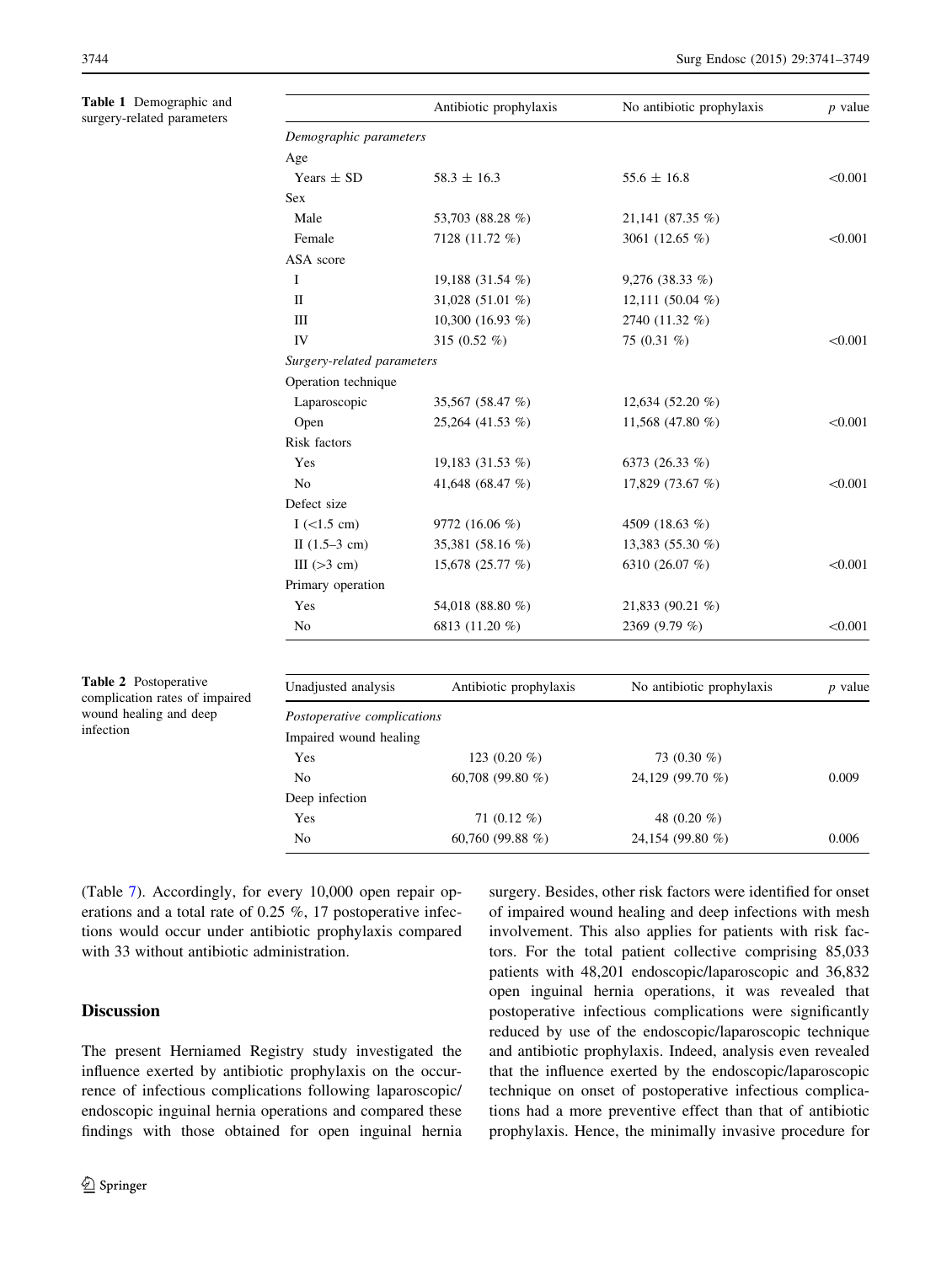<span id="page-4-0"></span>Surg Endosc (2015) 29:3741–3749 3745

| Parameter              | $\boldsymbol{p}$ | Categories                           | OR estimate | 95 % CI  |          |
|------------------------|------------------|--------------------------------------|-------------|----------|----------|
|                        |                  |                                      |             | Lower CL | Upper CL |
| Operation technique    | < 0.001          | Laparoscopic versus open             | 0.318       | 0.230    | 0.439    |
| ASA score              | < 0.001          | II versus I                          | 0.750       | 0.524    | 1.073    |
|                        |                  | III versus I                         | 1.301       | 0.795    | 2.129    |
|                        |                  | IV versus I                          | 4.226       | 1.579    | 11.311   |
| <b>Sex</b>             | < 0.001          | Male versus female                   | 0.531       | 0.369    | 0.764    |
| Primary operation      | 0.008            | Yes versus no                        | 0.601       | 0.412    | 0.876    |
| Antibiotic prophylaxis | 0.021            | Yes versus no                        | 0.706       | 0.525    | 0.949    |
| Defect size            | 0.107            | I $(<1.5$ cm) versus III $(>3$ cm)   | 0.618       | 0.387    | 0.984    |
|                        |                  | II $(1.5-3$ cm) versus III $(>3$ cm) | 0.789       | 0.574    | 1.085    |
| Age $(10$ -year OR)    | 0.331            |                                      | 0.951       | 0.859    | 1.052    |
| Risk factors           | 0.707            | Yes versus no                        | 0.939       | 0.675    | 1.305    |

Table 3 Multivariable analysis of impaired wound healing in all patients with open and endoscopic inguinal hernia repair

Table 4 Multivariable analysis of deep infection in all patients with open and endoscopic inguinal hernia repair

| Parameter              | $\boldsymbol{p}$ | Categories                           | OR estimate | 95 % CI  |          |
|------------------------|------------------|--------------------------------------|-------------|----------|----------|
|                        |                  |                                      |             | Lower CL | Upper CL |
| Operation technique    | < 0.001          | Laparoscopic versus open             | 0.259       | 0.167    | 0.402    |
| Antibiotic prophylaxis | 0.006            | Yes versus no                        | 0.593       | 0.408    | 0.862    |
| ASA score              | 0.008            | II versus I                          | 0.946       | 0.584    | 1.532    |
|                        |                  | III versus I                         | 1.541       | 0.814    | 2.916    |
|                        |                  | IV versus I                          | 5.425       | 1.732    | 16.992   |
| Defect size            | 0.229            | I $(<1.5$ cm) versus III $(>3$ cm)   | 1.189       | 0.697    | 2.029    |
|                        |                  | II $(1.5-3$ cm) versus III $(>3$ cm) | 0.795       | 0.524    | 1.206    |
| Risk factors           | 0.278            | Yes versus no                        | 1.250       | 0.835    | 1.873    |
| <b>Sex</b>             | 0.582            | Male versus female                   | 0.865       | 0.515    | 1.451    |
| Primary operation      | 0.756            | Yes versus no                        | 0.917       | 0.532    | 1.582    |
| Age $(10$ -year OR)    | 0.871            |                                      | 1.011       | 0.886    | 1.154    |

Table 5 Multivariable analysis of impaired wound healing and deep infection in all patients with endoscopic inguinal hernia repair

|               |                  | Impaired wound healing | Deep infection |
|---------------|------------------|------------------------|----------------|
| Model fitting |                  |                        |                |
| (Global test) | $\boldsymbol{n}$ | 0.6431                 | 0.8409         |

inguinal hernia repair made a greater contribution to the prevention of impaired wound healing and deep infections with mesh involvement than did antibiotic prophylaxis.

If one analyzes the group of 48,201 endoscopic/laparoscopic surgery patients as a separate entity, one notes that the use of antibiotic prophylaxis was unable to reduce further the rates of impaired wound healing and deep

infections with mesh involvement. Hence, antibiotic prophylaxis should not be administered for endoscopic/laparoscopic inguinal hernia surgery. Conversely, analysis of the 36,832 open inguinal hernia repair group showed that antibiotic prophylaxis had a significant impact on onset of postoperative impaired wound healing and deep infections with mesh involvement. Accordingly, antibiotic prophylaxis should be administered for open inguinal hernia repair.

Of the 14 prospective randomized controlled trials that compared inguinal hernia surgery under antibiotic prophylaxis versus placebo, the endoscopic technique was performed only in one case trial [\[4](#page-8-0)]. However, due to methodological drawbacks that study was not taken into account in the Cochrane review [[7\]](#page-8-0).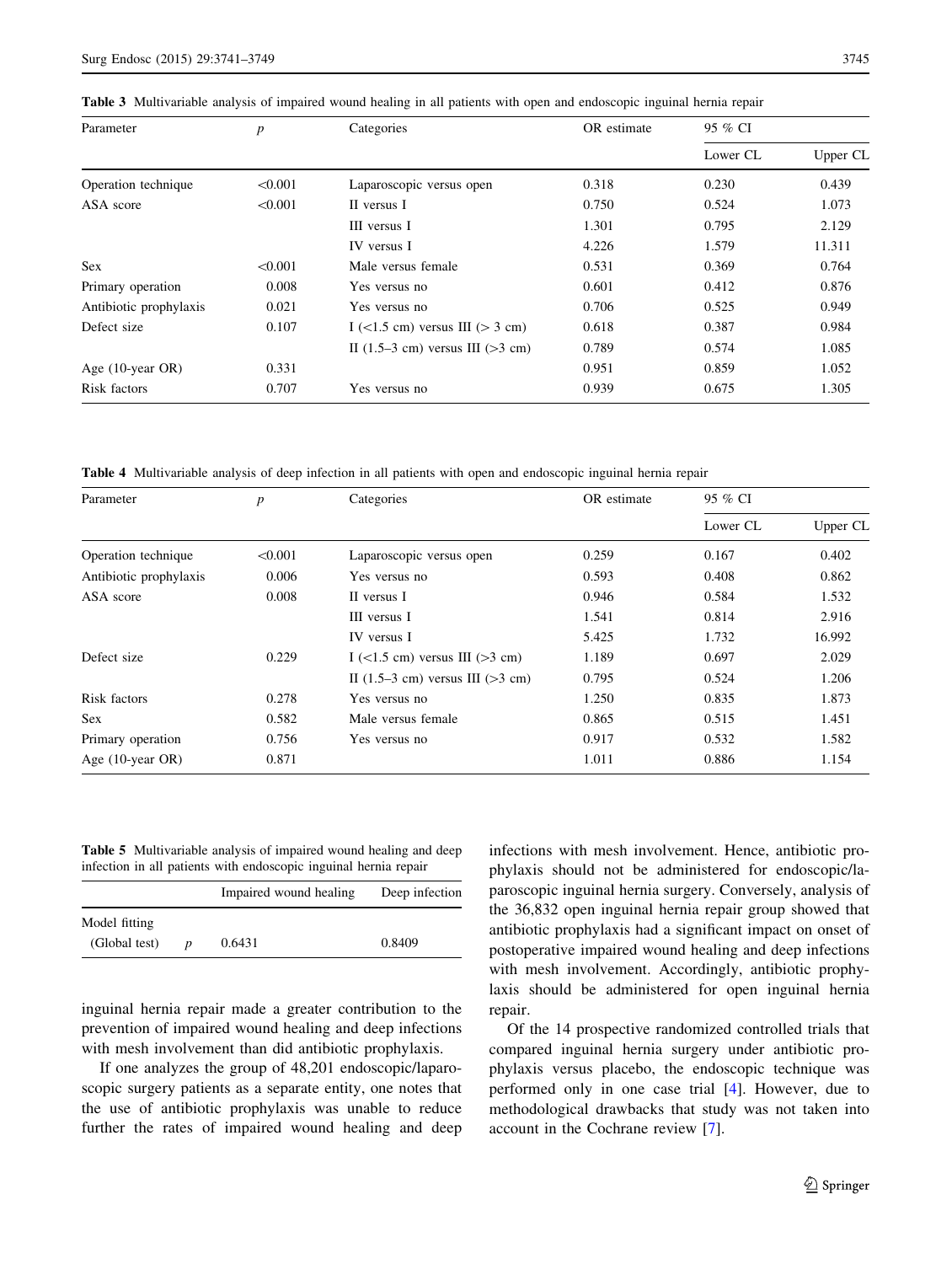| Parameter              | $\boldsymbol{p}$ | Categories                           | OR estimate | 95 % CI  |          |
|------------------------|------------------|--------------------------------------|-------------|----------|----------|
|                        |                  |                                      |             | Lower CL | Upper CL |
| ASA score              | < 0.001          | II versus I                          | 0.795       | 0.515    | 1.227    |
|                        |                  | III versus I                         | 1.485       | 0.837    | 2.634    |
|                        |                  | IV versus I                          | 5.106       | 1.836    | 14.200   |
| Primary operation      | 0.001            | Yes versus no                        | 0.512       | 0.339    | 0.774    |
| <b>Sex</b>             | 0.003            | Male versus female                   | 0.532       | 0.350    | 0.807    |
| Antibiotic prophylaxis | 0.027            | Yes versus no                        | 0.677       | 0.479    | 0.958    |
| Defect size            | 0.267            | I $(<1.5$ cm) versus III $(>3$ cm)   | 0.646       | 0.377    | 1.109    |
|                        |                  | II $(1.5-3$ cm) versus III $(>3$ cm) | 0.829       | 0.576    | 1.195    |
| Age $(10$ -year OR)    | 0.446            |                                      | 0.955       | 0.848    | 1.075    |
| Risk factors           | 0.532            | Yes versus no                        | 0.886       | 0.605    | 1.296    |

<span id="page-5-0"></span>Table 6 Multivariable analysis of impaired wound healing in all patients with open inguinal hernia repair

Table 7 Multivariable analysis of deep infection in all patients with open inguinal hernia repair

| Parameter              | $\boldsymbol{p}$ | Categories                           | OR estimate | 95 % CI  |          |
|------------------------|------------------|--------------------------------------|-------------|----------|----------|
|                        |                  |                                      |             | Lower CL | Upper CL |
| Antibiotic prophylaxis | 0.003            | Yes versus no                        | 0.522       | 0.341    | 0.798    |
| ASA score              | 0.010            | II versus I                          | 0.900       | 0.507    | 1.597    |
|                        |                  | III versus I                         | 1.539       | 0.744    | 3.181    |
|                        |                  | IV versus I                          | 5.241       | 1.593    | 17.246   |
| Defect size            | 0.024            | I $(<1.5$ cm) versus III $(>3$ cm)   | 1.218       | 0.688    | 2.157    |
|                        |                  | II $(1.5-3$ cm) versus III $(>3$ cm) | 0.601       | 0.375    | 0.962    |
| Risk factors           | 0.107            | Yes versus no                        | 1.454       | 0.922    | 2.292    |
| Age $(10$ -year OR)    | 0.580            |                                      | 1.044       | 0.897    | 1.216    |
| Primary operation      | 0.589            | Yes versus no                        | 0.850       | 0.470    | 1.535    |
| <b>Sex</b>             | 0.728            | Male versus female                   | 0.901       | 0.500    | 1.623    |

Nor has the impact of antibiotic prophylaxis on occurrence of infectious complications following endoscopic/ laparoscopic inguinal hernia operations been investigated by other studies recorded in the review [\[1](#page-7-0)]. As such, the Guidelines of the European Hernia Society and the International Endohernia Society do not contain any clear-cut recommendations as to whether antibiotic prophylaxis should or should not be administered for endoscopic/laparoscopic inguinal hernia repair [[1,](#page-7-0) [8](#page-8-0)]. This present study by the Herniamed Registry has now clearly demonstrated for a large patient collective that antibiotic prophylaxis does not bestow additional benefits in the case of endoscopic/laparoscopic inguinal hernia surgery. The positive impact of the endoscopic/laparoscopic technique on avoidance of impaired wound healing and deep infections with mesh involvement is already so great that antibiotic prophylaxis has no additional benefit.

However, the converse situation applies for open inguinal hernia repair. Multivariable analysis identified that antibiotic prophylaxis had a significant effect on onset of impaired wound healing and deep infections with mesh involvement. That concords with the findings of several meta-analyses [[9–12\]](#page-8-0). Conversely, the Cochrane review [[7\]](#page-8-0) and a systematic review and meta-analysis [[13\]](#page-8-0) concluded that antibiotic prophylaxis did not prevent the occurrence of wound infection after groin hernia surgery. In an update of Guidelines of the European Hernia Society [\[8](#page-8-0)], antibiotic prophylaxis is thus only recommended for high postoperative infection rates ( $>5$  %). While the total rate of postoperative impaired wound healing and deep infections for open inguinal hernia surgery given in the Herniamed Registry is markedly lower than that, it has been possible to demonstrate the positive effect of antibiotic prophylaxis on the basis of a large patient collective. Accordingly,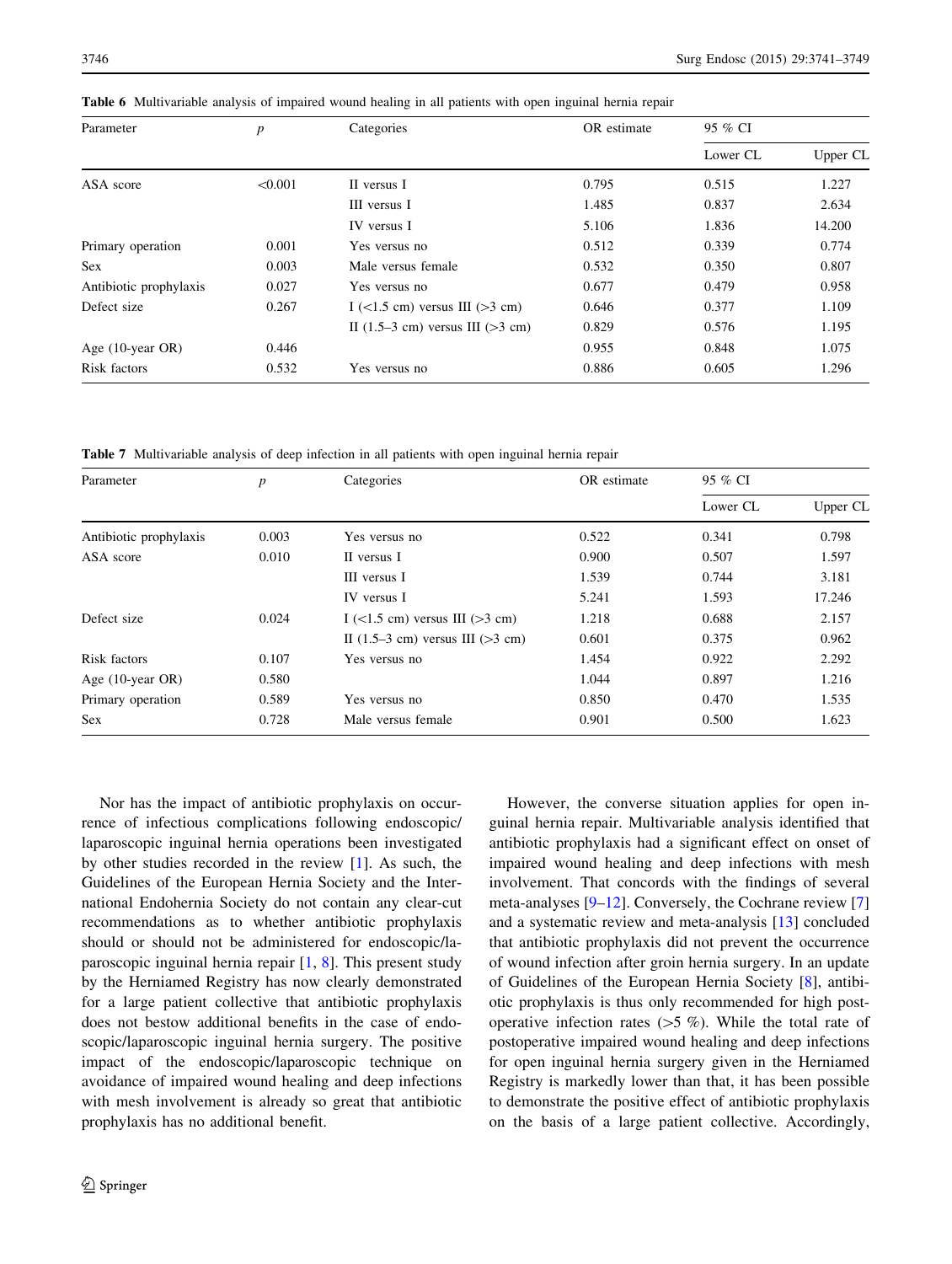impaired wound healing would occur only in 31 rather than in 46 of every 10,000 cases. It would be possible to reduce almost by half the proportion of deep infections from 33 to 17 for every 10,000 operations. Therefore, antibiotic prophylaxis should be administered for open inguinal hernia surgical repair.

Acknowledgments Ferdinand Köckerling has got grants to fund the Herniamed Registry from Johnson & Johnson, Norderstedt, Karl Storz, Tuttlingen, PFM Medical, Cologne, Dahlhausen, Cologne, B Braun, Tuttlingen, MenkeMed, Munich and BARD, Karlsruhe. Reinhard Bittner, Dietmar Jacob, Christine Schug-Pass, Christian Laurenz, Daniela Adolf, Thomas Keller and Bernd Stechemesser have no conflicts of interest or financial ties to disclose.

Open Access This article is distributed under the terms of the Creative Commons Attribution License which permits any use, distribution, and reproduction in any medium, provided the original author(s) and the source are credited.

## Appendix: Herniamed study group

## Scientific board

Köckerling, Ferdinand (Chairman); Berger, Dieter; Bittner, Reinhard; Fortelny, René; Koch, Andreas; Kraft, Barbara; Kuthe, Andreas; Lorenz, Ralph; Mayer, Franz; Moesta, Kurt Thomas; Niebuhr, Henning; Peiper, Christian; Pross, Matthias; Reinpold, Wolfgang; Simon, Thomas; Stechemesser, Bernd; Unger, Solveig

## Participants

Ahmetov, Azat (Saint-Petersburg); Alapatt, Terence Francis (Frankfurt/Main); Anders, Stefan (Berlin); Anderson, Jürina (Würzburg); Arndt, Anatoli (Elmshorn); Asperger, Walter (Halle); Avram, Iulian (Saarbrücken); Barkus; Jörg (Velbert); Becker, Matthias (Freital); Behrend, Matthias (Deggendorf); Beuleke, Andrea (Burgwedel); Berger, Dieter (Baden-Baden); Bittner, Reinhard (Rottenburg); Blumberg, Claus (Lübeck); Böckmann, Ulrich (Papenburg); Böhle, Arnd Steffen (Bremen); Böttger, Thomas Carsten (Fürth); Borchert, Erika (Grevenbroich); Born, Henry (Leipzig); Brabender, Jan (Köln); Breitenbuch von, Philipp (Radebeul); Brüggemann, Armin (Kassel); Brütting, Alfred (Erlangen); Budzier, Eckhard (Meldorf); Burghardt, Jens (Rüdersdorf); Carus, Thomas (Bremen); Cejnar, Stephan-Alexander (München); Chirikov, Ruslan (Dorsten); Comman, Andreas (Bogen); Crescenti, Fabio (Verden/Aller); Dapunt, Emanuela (Bruneck); Decker, Georg (Berlin); Demmel, Michael (Arnsberg); Descloux, Alexandre (Baden); Deusch, Klaus-Peter (Wiesbaden); Dick, Marcus (Neumünster); Dieterich, Klaus (Ditzingen); Dietz, Harald (Landshut); Dittmann, Michael (Northeim); Dornbusch, Jan (Herzberg/Elster); Drummer, Bernhard (Forchheim); Eckermann, Oliver (Luckenwalde); Eckhoff, Jörn /Hamburg); Elger, Karlheinz (Germersheim); Engelhardt, Thomas (Erfurt); Erichsen, Axel (Friedrichshafen); Eucker, Dietmar (Bruderholz); Fackeldey, Volker (Kitzingen); Farke, Stefan (Delmenhorst); Faust, Hendrik (Emden); Federmann, Georg (Seehausen); Feichter, Albert (Wien); Fiedler, Michael (Eisenberg); Fischer, Ines (Wiener Neustadt); Fortelny, René H. (Wien); Franczak, Andreas (Wien); Franke, Claus (Düsseldorf); Frankenberg von, Moritz (Salem); Frehner, Wolfgang (Ottobeuren); Friedhoff, Klaus (Andernach); Friedrich, Jürgen (Essen); Frings, Wolfram (Bonn); Fritsche, Ralf (Darmstadt); Frommhold, Klaus (Coesfeld); Frunder, Albrecht (Tübingen); Fuhrer, Günther (Reutlingen); Gassler, Harald (Villach); Gerdes, Martin (Ostercappeln); Gilg, Kai-Uwe (Hartmannsdorf); Glaubitz, Martin (Neumünster); Glutig, Holger (Meißen); Gmeiner, Dietmar (Bad Dürrnberg); Göring, Herbert (München); Grebe, Werner (Rheda-Wiedenbrück); Grothe, Dirk (Melle); Gürtler, Thomas (Zürich); Hache, Helmer (Löbau); Hämmerle, Alexander (Bad Pyrmont); Haffner, Eugen (Hamm); Hain, Hans-Jürgen (Groß-Umstadt); Hammans, Sebastian (Lingen); Hampe, Carsten (Garbsen); Harrer, Petra (Starnberg); Heinzmann, Bernd (Magdeburg); Heitland, Tim (München); Helbling, Christian (Rapperswil); Hempen, Hans-Günther (Cloppenburg); Henneking, Klaus-Wilhelm (Bayreuth); Hermes, Wolfgang (Weyhe); Herrgesell, Holger (Berlin); Herzing, Holger Höchstadt); Hessler, Christian (Bingen); Hildebrand, Christiaan (Langenfeld); Höferlin, Andreas (Mainz); Hoffmann, Michael (Kassel; Hofmann, Eva M. (Frankfurt/Main); Hopfer, Frank (Eggenfelden); Hornung, Frederic (Wolfratshausen); Hügel, Omar (Hannover); Hüttemann, Martin (Oberhausen); Huhn, Ulla (Berlin); Imdahl, Andreas (Heidenheim); Jacob, Dietmar (Bielefeld); Jenert, Burghard (Lichtenstein); Jugenheimer, Michael (Herrenberg); Junger, Marc (München); Käs, Stephan (Weiden); Kahraman, Orhan (Hamburg); Kaiser, Christian (Westerstede); Kaiser, Stefan (Kleinmachnow); Kapischke, Matthias (Hamburg); Karch, Matthias (Eichstätt); Keck, Heinrich (Wolfenbüttel); Keller, Hans W. (Bonn); Kienzle, Ulrich (Karlsruhe); Kipfmüller, Brigitte (Köthen); Kirsch, Ulrike (Oranienburg); Klammer, Frank (Ahlen); Klatt, Richard (Hagen); Kleemann, Nils (Perleberg); Klein, Karl-Hermann (Burbach); Kleist, Sven (Berlin); Klobusicky, Pavol (Bad Kissingen); Kneifel, Thomas (Datteln); Knoop, Michael (Frankfurt/Oder); Knotter, Bianca (Mannheim); Koch, Andreas (Cottbus); Köckerling, Ferdinand (Berlin); Köhler, Gernot (Linz); König, Oliver (Buchholz); Kornblum, Hans (Tübingen); Krämer, Dirk (Bad Zwischenahn); Kraft, Barbara (Stuttgart); Kreissl, Peter (Ebersberg); Krones, Carsten Johannes (Aachen); Kruse,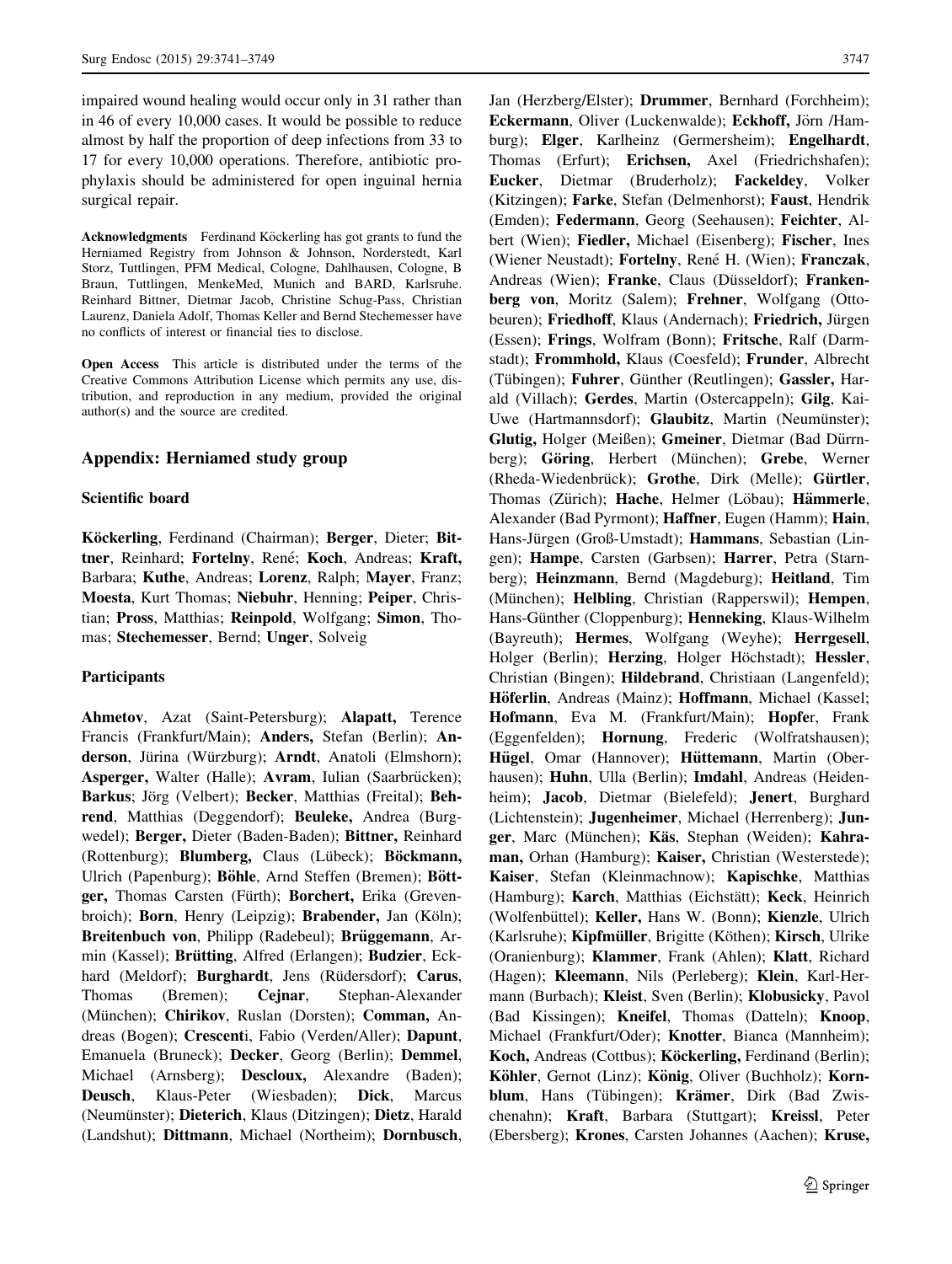<span id="page-7-0"></span>Christinan (Aschaffenburg); Kube, Rainer (Cottbus); Kühlberg, Thomas (Berlin); Kuhn, Roger (Gifhorn); Kusch, Eduard (Gütersloh); Kuthe, Andreas (Hannover); Ladberg, Ralf (Bremen); Ladra, Jürgen (Düren); Lahr-Eigen, Rolf (Potsdam); Lainka, Martin (Wattenscheid); Lammers, Bernhard J. (Neuss); Lancee, Steffen (Alsfeld); Larusson, Hannes Jon (Pinneberg); Lauschke, Holger (Duisburg); Leher, Markus (Schärding); Leidl, Stefan (Waidhofen/Ybbs); Lenz, Stefan (Berlin); Lesch, Alexander (Kamp-Lintfort); Lienert, Mark (Duisburg); Limberger, Andreas (Schrobenhausen); Locher, Martin (Kiel); Loghmanieh, Siawasch (Viersen); Lorenz, Ralph (Berlin); Mallmann, Bernhard (Krefeld); Manger, Regina (Schwabmünchen); Maurer, Stephan (Münster); Mayer, Franz (Salzburg); Menzel, Ingo (Weimar); Meurer, Kirsten (Bochum); Meyer, Moritz (Ahaus); Mirow, Lutz (Kirchberg); Mittenzwey, Hans-Joachim (Berlin); Mörder-Köttgen, Anja (Freiburg); Moesta, Kurt Thomas (Hannover); Moldenhauer, Ingolf (Braunschweig); Morkramer, Rolf (Xanten); Mosa, Tawfik (Merseburg); Müller, Hannes (Schlanders); Münzberg, Gregor (Berlin); Mussack, Thomas (St. Gallen); Neumann, Jürgen (Haan); Niebuhr, Henning (Hamburg); Nölling, Anke (Burbach); Nostitz, Friedrich Zoltán (Mühlhausen); Obermaier, Straubing); Öz-Schmidt, Meryem (Hanau); Oldorf, Peter (Usingen); Olivieri, Manuel (Pforzheim); Pawelzik, Marek (Hamburg); Peiper, Christian (Hamm); Pertl, Alexander (Spittal/Drau); Philipp, Mark (Rostock); Pickart, Lutz (Bad Langensalza); Pizzera, Christian (Graz); Pöllath, Martin (Sulzbach-Rosenberg); Possin, Ulrich (Laatzen); Prenzel, Klaus (Bad Neuenahr-Ahrweiler); Pröve, Florian (Goslar); Pronnet, Thomas (Fürstenfeldbruck); Pross, Matthias (Berlin); Puff, Johannes (Dinkelsbühl); Rabl, Anton (Passau); Rapp, Martin (Neunkirchen); Reck, Thomas (Püttlingen); Reinpold, Wolfgang (Hamburg); Reuter, Christoph (Quakenbrück); Richter, Jörg (Winnenden); Riemann, Kerstin (Alzenau-Wasserlos); Rodehorst, Anette (Otterndorf); Roehr, Thomas (Rödental); Roncossek, Bremerhaven); Roth Hartmut (Nürnberg); Sardoschau, Nihad (Saarbrücken); Sauer, Gottfried (Rüsselsheim); Sauer, Jörg (Arnsberg); Seekamp, Axel (Freiburg); Seelig, Matthias (Bad Soden); Seiler, Christoph Michael (Warendorf); Seltmann, Cornelia (Hachenburg); Senkal, Metin (Witten); Shamiyeh, Andreas (Linz); Shang, Edward (München); Siemssen, Björn (Berlin); Sievers, Dörte (Hamburg); Silbernik, Daniel (Bonn); Simon, Thomas (Sinsheim); Sinn, Daniel (Olpe); Sinning, Frank (Nürnberg); Smaxwil, Constatin Aurel (Stuttgart); Schabel, Volker (Kirchheim/Teck); Schadd, Peter (Euskirchen); Schassen von, Christian (Hamburg); Schattenhofer, Thomas (Vilshofen); Scheidbach, Hubert (Neustadt/Saale); Schelp, Lothar (Wuppertal); Scherf, Alexander (Pforzheim); Scheyer, Mathias (Bludenz); Schimmelpenning, Hendrik (Neustadt in Holstein); Schinkel, Svenja (Kempten); Schmid, Michael (Gera); Schmid, Thomas (Innsbruck); Schmidt, Rainer (Paderborn); Schmidt, Sven-Christian (Berlin); Schmidt, Ulf (Mechernich); Schmitz, Heiner (Jena); Schmitz, Ronald (Altenburg); Schöche, Jan (Borna); Schoenen, Detlef (Schwandorf); Schrittwieser, Rudolf /Bruck an der Mur); Schroll, Andreas (München); Schultz, Christian (Bremen-Lesum); Schultz, Harald (Landstuhl); Schulze, Frank P. Mülheim an der Ruhr); Schumacher, Franz-Josef (Oberhausen); Schwab, Robert (Koblenz); Schwandner, Thilo (Lich); Schwarz, Jochen Günter (Rottenburg); Schymatzek, Ulrich (Radevormwald); Spangenberger, Wolfgang (Bergisch-Gladbach); Sperling, Peter (Montabaur); Staade, Katja (Düsseldorf); Staib, Ludger (Esslingen); Stamm, Ingrid (Heppenheim); Stark, Wolfgang (Roth); Stechemesser, Bernd (Köln); Steinhilper, Uz (München); Stern, Oliver (Hamburg); Stolte, Thomas (Mannheim); Stopinski, Jürgen (Schwalmstadt); Stubbe, Hendrik (Güstrow/); Stülzebach, Carsten (Friedrichroda); Tepel, Jürgen (Osnabrück); Terzić, Alexander (Wildeshausen); Teske, Ulrich (Essen); Thews, Andreas (Schönebeck); Tillenburg, Wolfgang (Marktheidenfeld); Timmermann, Wolfgang (Hagen); Train, Stefan H. (Gronau); Trauzettel, Uwe (Plettenberg); Triechelt, Uwe (Langenhagen); Ulcar, Heimo (Schwarzach im Pongau); Unger, Solveig (Chemnitz); Verweel, Rainer (Hürth); Vogel, Ulrike (Berlin); Voigt, Rigo (Altenburg); Voit, Gerhard (Fürth); Volkers, Hans-Uwe (Norden); Vossough, Alexander (Neuss); Wallasch, Andreas (Menden); Wallner, Axel (Lüdinghausen); Warscher, Manfred (Lienz); Warwas, Markus (Bonn); Weber, Jörg (Köln); Weiß, Johannes (Schwetzingen); Weißenbach, Peter (Neunkirchen); Werner, Uwe (Lübbecke-Rahden); Wessel, Ina (Duisburg); Weyhe, Dirk (Oldenburg); Wieber, Isabell (Köln); Wiesmann, Aloys (Rheine); Wiesner, Ingo (Halle); Woehe, Fritz (Sanderhausen); Wolf, Claudio (Neuwied); Yildirim, Selcuk (Berlin); Zarras, Konstantinos (Düsseldorf); Zeller, Johannes (Waldshut-Tiengen); Zhorzel, Sven (Agatharied); Zuz, Gerhard (Leipzig);

## References

- 1. Bittner R, Arregui ME, Bisgaard T, Dudai M, Ferzli GS, Fitzgibbons RJ, Fortelny RH, Klinge U, Koeckerling F, Kuhry E, Kukleta J, Lomanto D, Misra MC, Montgomery A, Morales-Condes S, Reinpold W, Rosenberg J, Sauerland S, Schug-Pass C, Singh K, Timoney M, Weyhe D, Chowbey P (2011) Guidelines for laparoscopic (TAPP) and endoscopic (TEP) treatment of inguinal hernia [International Endohernia Society (IEHS)]. Surg Endosc 25(9):2773–2843. doi:[10.1007/s00464-011-1799-6](http://dx.doi.org/10.1007/s00464-011-1799-6)
- 2. Bittner R, Schmedt CG, Schwarz J, Kraft K, Leible BJ (2002) Laparoscopic transperitoneal procedure for routine repair of groin hernia. Br J Surg 89(8):1062–1066